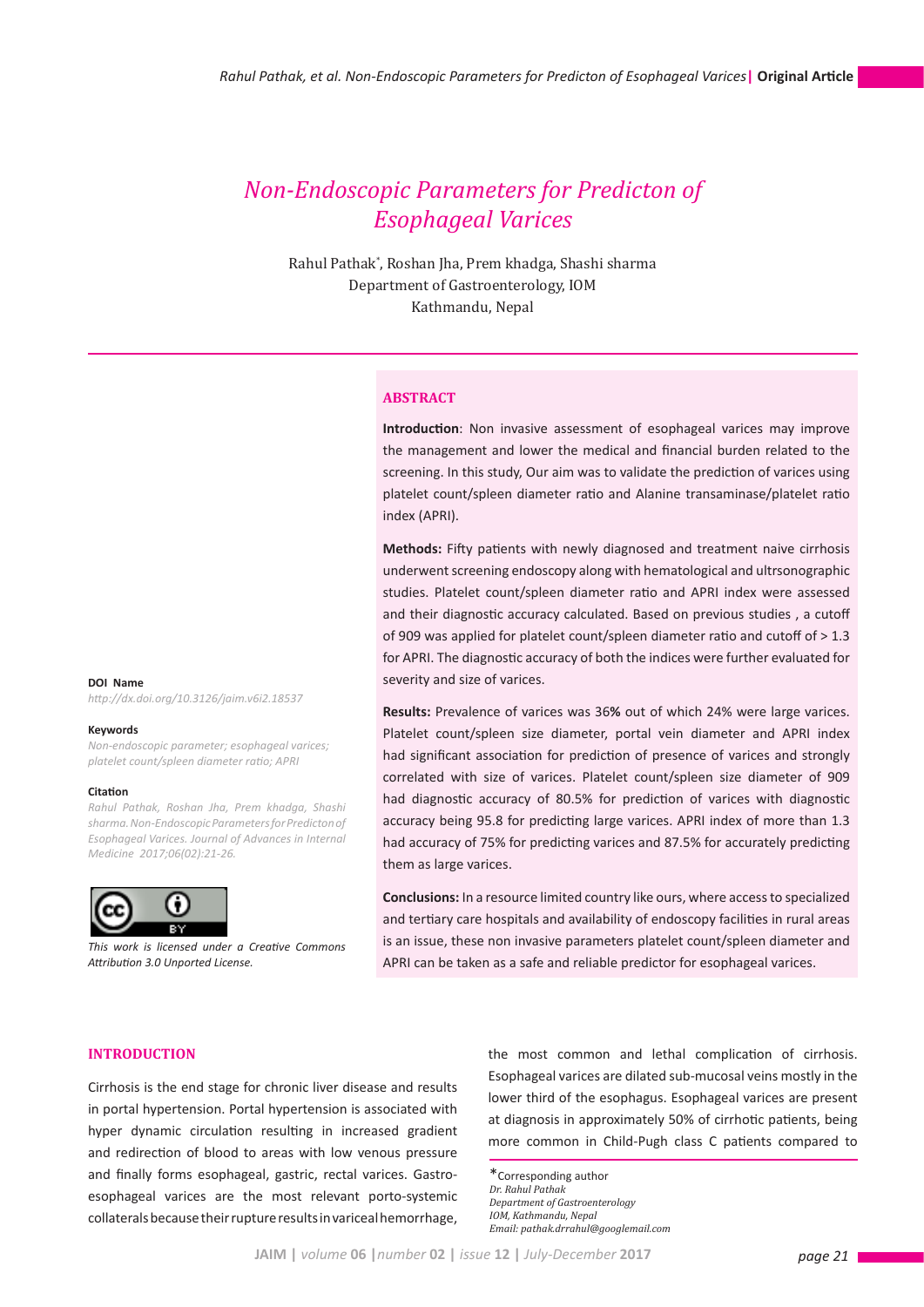Child-Pugh class A patients (85% versus 40%).<sup>1</sup> The rate of development of new varices and increase in grades of varices is 8% per year; the former is largely predicted by a hepatic venous pressure gradient (HVPG) exceeding 10 mm Hg.<sup>2</sup> De novo formation of varices occurs at a rate of 5% per year, with a higher incidence in patients continuing to consume alcohol or with worsening liver function.<sup>3</sup> Once varices form, they enlarge from small to large at a rate of 5–12% per year and bleed at a rate of 5-15% per year.<sup>3</sup>Patients with small varices develop large varices at the rate of 8% per year. Early diagnosis of varices before the first bleed is essential as studies of primary prophylaxis clearly show that the risk of variceal hemorrhage can be reduced by 50% to about 15% for large esophageal varices.<sup>4</sup> Upper GI endoscopy remains the gold standard for screening, but this test has its own limitations. It is an invasive procedure with significant cost and burden to the patients and endoscopy units. It necessitates patients having repeated unpleasant procedures even when up to 50% may still not have developed esophageal varices 10 years after the initial diagnosis.<sup>5</sup> There is, therefore, considerable interest in developing models to predict the presence of high-risk varices by non-endoscopic methods. It may be more cost effective to screen these patients routinely at risk for presence of varices. If patients at low or high risk of having esophageal varices (EV) could be identified from easily obtainable clinical variables, a more affordable approach for screening would be possible. It would be very much helpful in a country like Nepal where availability and affordability of endoscopy is a thriving issue. Certain biochemical, clinical and ultrasonography parameters alone and in combination are found to have predictive value for assessing the presence of varices.<sup>6</sup>

# **AIMS AND OBJECTIVES**

To identify the relationship and diagnostic accuracy and predictive value of non-endoscopic parameters like platelet count, spleen size, portal vein diameter and platelet count / splenic ratio, Aspartate aminotransferase/ platelet count ratio index (APRI) for the presence of esophageal varices . Also to determine the correlation between these parameters and size of varices along with the state of liver disease.

# **Risk factors for variceal bleeding**

Variceal hemorrhage occurs at a yearly rate of 5%-15%, and the most important predictor of hemorrhage is the size of varices, with the highest risk of first hemorrhage (15% per year) occurring in patients with large varices. Other predictors of hemorrhage are decompensated cirrhosis (Child B/C) and the endoscopic presence of red wale marks and cherry red spots. Their presence correlates with the severity of liver disease while only 40%of Child A patients have varices, they are present in 85% of Child C patients.<sup>7</sup> Patients without varices develop them at a rate of 8% per year and the strongest predictor for development of varices in those with cirrhosis who have no varices at the time of initial endoscopic screening is an HVPG >10mmHg. Patients with tense ascites are also at increased risk for bleeding from varices. Although bleeding from esophageal varices ceases spontaneously in up to 40% of patients, and despite improvements in therapy over the last decade, it is associated with a mortality of at least 20% at 6 weeks.<sup>8,9</sup> Intra abdominal pressure clearly influences several hemodynamic variables in portal hypertension, but there is no concluding evidence that tense ascites increases the risk of variceal bleeding.<sup>10</sup>

Before the widespread use of current therapies for acute variceal hemorrhage, the mortality rate of a single variceal hemorrhage was 30 percent, and only one-third of patients survived for one year. $11,12$  Although survival has improved with modern techniques for controlling variceal hemorrhage, mortality rates remain high.

In a study by Carbonell et al., who showed that between 1980–2000, the in hospital mortality from variceal bleeding decreased from 42.6% to 14.5% and was associated with decreased re-bleeding.13Although mortality from a bleeding episode has decreased with improved endoscopic and radiological techniques together with new pharmacologic therapies,  $20 - 30\%$  mortality means that bleeding from esophageal varices remains of significant clinical importance.<sup>14</sup> Early diagnosis of varices before the first bleed is essential as studies of primary prophylaxis clearly show that the risk of variceal hemorrhage can be reduced by 50% to about 15% for large esophageal varices.<sup>15</sup>

#### **Non-endoscopic predictors:**

Current guidelines recommend that all cirrhotic patients should undergo screening endoscopy at diagnosis to identify patients with varices at high risk of bleeding who will benefit from primary prophylaxis. This approach places a heavy burden upon endoscopy units and the repeated testing over time may have a detrimental effect on patient compliance. Noninvasive identification of patients at highest risk for esophageal varices would limit investigation to those most likely to benefit. Several studies have examined the usefulness of different clinical and laboratory parameters as predictors of the presence or size of esophageal varices.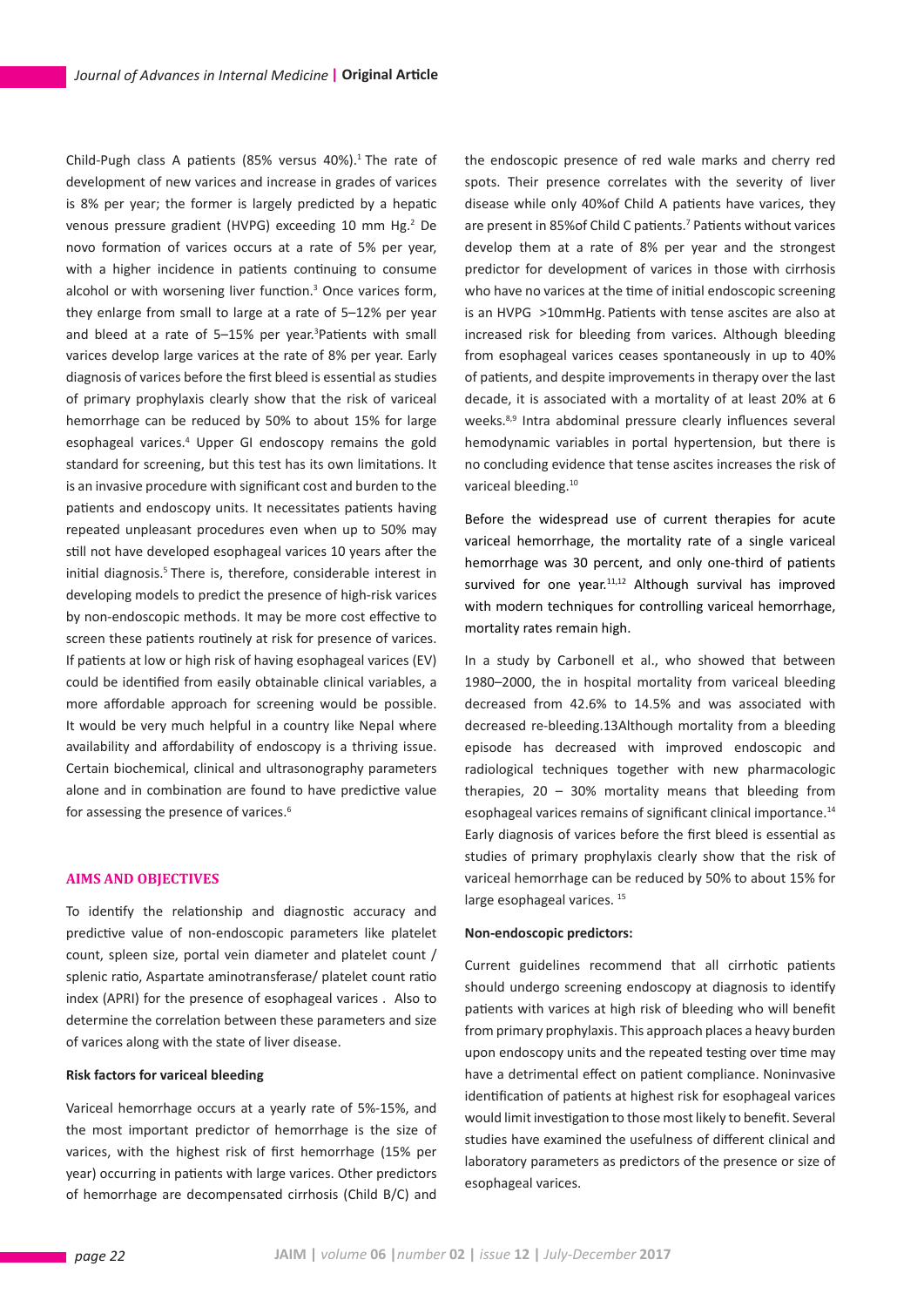### **MATERIALS AND METHODS**

This cross-sectional analytical study was carried out at the Department of Internal Medicine, Tribhuvan University Teaching Hospital, Maharajgunj, Kathmandu, Nepal. Targeted sample sizes of 50 cirrhotic patients admitted to the hospital during the period from March 2012 to May 2014 were studied. Written informed consent was taken from each patient or their relatives prior to enrollment in study.

### **METHODS**

All patients included in the study were evaluated for clinical, hematological, biochemical and ultra-sonographic parameters. Uniformity was maintained by repeating scans by the same radiologist to avoid inter observer variation. All patients underwent UGI endoscopy to evaluate for the presence and degree of esophageal varices using an Olympus video Endoscope GIF type  $V_2$ .UGI endoscopies were carried out mostly by the single gastroenterologist during the study period to avoid inter-observer disagreement. The degree of esophageal varices was classified according to Paquet Grading system of varices. **<sup>42</sup>**and further classified into small and large varices based on AASLD and Baveno IV recommendations.**6,43**

#### **Etiology of Cirrhosis of liver**

Alcoholic liver disease was the most common cause of cirrhosis. It comprised of 43 patients (86%). Chronic viral hepatitis B accounted for 5 cases (10%) and Hepatitis C for 1 case (2%). 1 case (2%) had NASH as its cause for cirrhosis.



# FIG 1: Etiological cause of Cirrhosis of Liver

**Table 1: Clinical, biochemical and ultrasonography parameters: comparison between patients with and without esophageal varices.**

| <b>Variables</b>                                | <b>Patients with</b><br>varices<br>$(n = 36)$ | <b>Patients</b><br>without varices<br>( $n = 14$ ) | P<br>value |
|-------------------------------------------------|-----------------------------------------------|----------------------------------------------------|------------|
| Age (years)                                     | $48.47 \pm 9.6$                               | $46.79 \pm 10$                                     | 0.585      |
| Sex (M/F)                                       | 26 (72.2%)/<br>10(27.8%)                      | 12(85.7%)/2<br>(14.3%)                             | 0.468      |
| Ascites                                         | 34 (94.4%)                                    | 11 (5.6%)                                          | 0.126      |
| Hepatic<br>encephalopathy                       | 8(22.2%)                                      | 3(21%)                                             | 0.114      |
| Bilirubin (µmol/l)                              | $117.75 \pm 85$                               | $154.21 \pm 136$                                   | 0.26       |
| Albumin (g/L)                                   | $28.1 \pm 3.2$                                | $28.2 \pm 3.4$                                     | 0.985      |
| Prothrombin<br>time(sec)                        | $23.56 \pm 7.6$                               | $24 \pm 10$                                        | 0.869      |
| Platelet count (N/<br>mm <sup>3</sup>           | $110777 \pm$<br>38605                         | 165571 ±47842                                      | 0.0001     |
| Spleen size (mm)                                |                                               | $128.28 \pm 11.3$ $121.9 \pm 13.26$                | 0.096      |
| Portal vein size<br>(mm)                        | $13.1 \pm 0.78$                               | $12.07 \pm 1.24$                                   | 0.0001     |
| Platelet/spleen<br>ratio $[N/mm^3]$ /<br>$mm$ ] | $882.69 \pm$<br>407.7                         | $1383 \pm 464$                                     | 0.0001     |
| APRI [( IU/L)/N/<br>$mm3$ ]                     | $1.54 \pm 0.61$                               | $1.18 \pm 0.63$                                    | 0.071      |

Data expressed as Mean  $\pm$ SD, statistical analysis by  $x^2$  and **student t test**.

The above table 1 shows that age and gender wise differences in cirrhotic population were not statistically significant for the presence of esophageal varices. Among the 50 cirrhotic patients studied, 36 patients (72%) had endoscopic evidence of esophageal varices. Laboratory values of prothrombin time, serum albumin and bilirubin levels did not have significant differences among the groups with varices and without varices. Platelet count values among the cirrhotic with varices were significantly lower, 110777(± 38605) as compared to 165571 (±47842) among those without varices with significant p value. Size of spleen as measured by ultrasonography of abdomen showed that larger spleen size were associated with the presence of esophageal varices, 128.28 (± 11.3) in group with varices as compared to 121.9 (± 13.26) in group without varices, however the association was statistically not significant. Moreover the platelet count and spleen diameter ratio had a significant association for presence of varices with mean value of 882.69 ( $\pm$  407.7) in cirrhotic with varices as compared to 1383 (± 464) in cirrhotic without varices and the association was statistically significant.

Portal vein diameter with mean value of 13.1 mm was also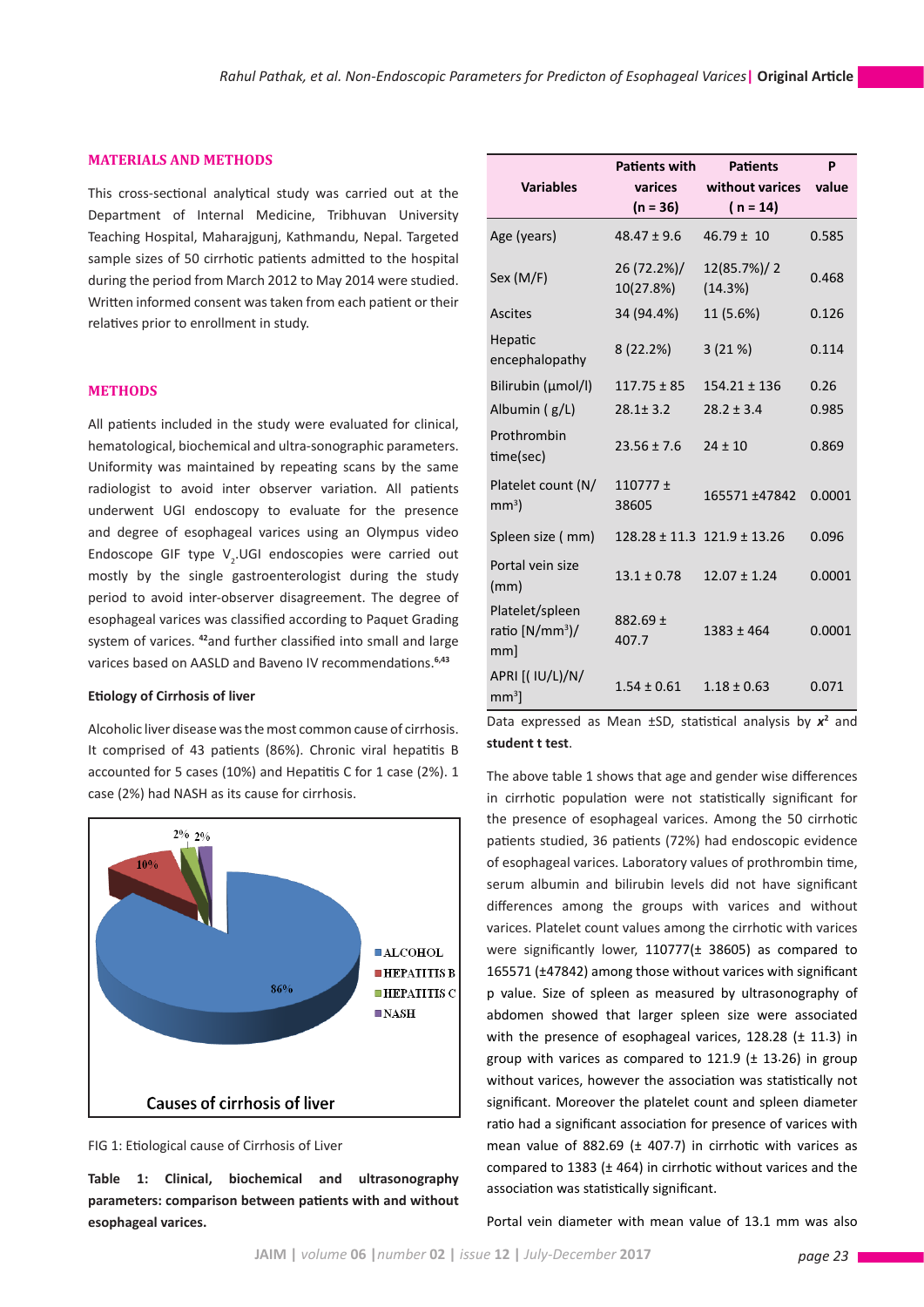associated with presence of esophageal varices as compared to mean value of 12.07 mm in those without varices with a significant p value. APRI, aspartate aminotransferase to platelet ratio index showed mean value of 1.58 in cirrhotic with varices against 1.18 in those without varices, though the association was statistically not significant.

# **Association of platelet count/ spleen diameter ratio and esophageal varices**

The ratio of platelet count and spleen diameter had strongest correlation among all the predictors studied. It had a highest correlation coefficient of 0.52 and 0.47 for the presence of varices and presence of large varices respectively. The platelet count/ spleen diameter ratio mean values were significantly lower in those with varices, mean value of 882.69 (± 407.7) in cirrhotic with varices as compared to 1383 (± 464) in cirrhotic without varices with a significant p value. Similarly the ratio had a strong correlation with presence of large varices evidenced by values of 742.588± 121 for large varices as compared with 1162± 607 for small varices with a significant p value < 0.05.



**Figure 2: Scatter diagram showing association between platelet count/ spleen diameter ratio and size of varix.**

Using the cut-off of platelet count/ spleen diameter ratio of 909 showed strong correlation and association for presence of varices as well as for further predicting large sized varices.

# **Association of APRI and esophageal varices**

APRI values did show differences among the patients with varices compared to those without varices with mean value of 1.58 in cirrhotic with varices against 1.18 in those without varices, though the association was statistically not significant. Same was the case for patients with large varices where APRI value of1.65± 0.58 was present as compared to 1.34± 0.66 for patients with small varices and yet again the association was not significant statistically.



**Figure 3: Scatter diagram and interpolation line showing association between APRI and size of varices.**

**Table 2: Non-endoscopic parameters and their correlation with presence of esophageal varices using the study cut-off values.**

| Parameters                                                      | With<br>varices<br>$n = 36$   | Without<br>varices<br>$n = 14$ | P value | cor-<br>relation<br>coeffi-<br>cient |
|-----------------------------------------------------------------|-------------------------------|--------------------------------|---------|--------------------------------------|
| Platelet count<br>(cutoff of<br>$<$ 100000/mm3)                 | 14<br>$(38.88\%)$             | $\overline{2}$<br>$(14.2\%)$   | 0.175   | 0.23                                 |
| Spleen size<br>$(cut-off of >$<br>$130$ mm $)$                  | 17<br>$(47.2\%)$ $(35.7\%)$   | 5                              | 0.537   | 0.104                                |
| Portal vein size<br>(cut off of $> 13$<br>mm)                   | 22<br>$(61.11\%)$ $(21.42\%)$ | 3                              | 0.025   | 0.336                                |
| Platelet count/<br>spleen size<br>ratio<br>(cut-off of<br>< 909 | 29<br>$(80.5\%)$              | 2(14%)                         | 0.0001  | 0.523                                |
| <b>APRI</b> index<br>(cutoff > 1.3)                             | 27 (75%)                      | $(35.7\%)$                     | 0.019   | 0.345                                |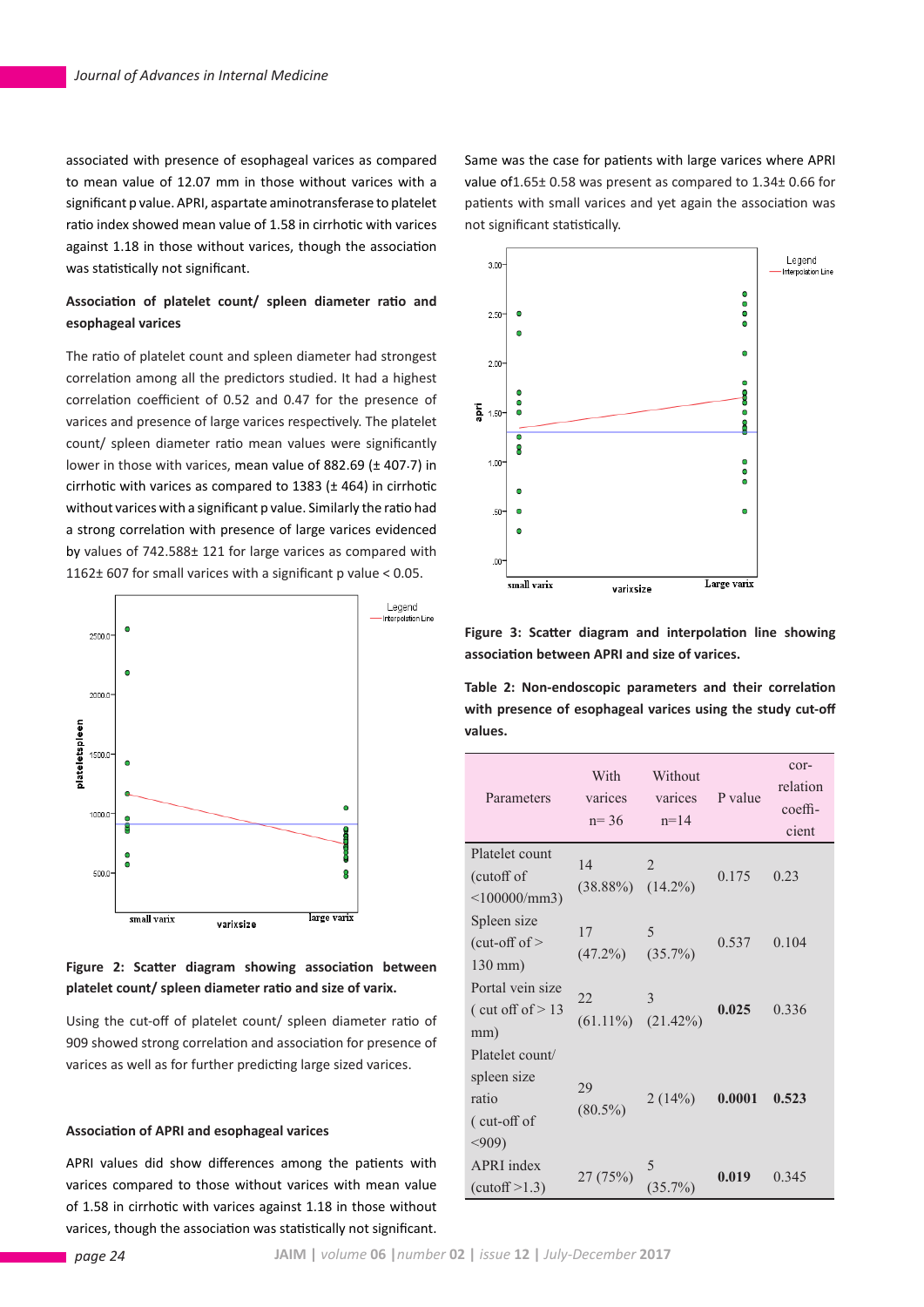**Table 3: Non-endoscopic parameters and their correlation with size of esophageal varices using the study cut-off values.**

| <b>Parameters</b>                                        | Small vari-<br>ces<br>$n = 12$ | Large<br>varices<br>$n = 24$ | P<br>value | Correlation<br>coefficient |
|----------------------------------------------------------|--------------------------------|------------------------------|------------|----------------------------|
| Platelet count<br>(cutoff of <100000/<br>mm3)            | 2(16.67%)                      | 12 (50%)                     | 0.076      | 0.307                      |
| Spleen size<br>(cutoff of >130 mm)                       | 3(21.4%)                       | 14 (58.3%)                   | 0.083      | 0.3                        |
| Portal vein size<br>(cut off of $>13$ mm)                | 4 (33.33%)                     | 18 (75%)                     | 0.029      | 0.374                      |
| Platelet count/<br>spleen size ratio<br>(cutoff of <909) | 6(50%)                         | 23 (95.83%)                  | 0.003      | 0.479                      |
| <b>APRI</b> index<br>(cutoff > 1.3)                      | 6 (50%)                        | 21 (87.5%)                   | 0.036      | 0.378                      |

**Table 4: Diagnostic features of Non-endoscopic predictors for the presence of esophageal varices**

| <b>Predictors</b>                                                 | Sensi-<br>tivity | Speci-<br>ficity  | <b>PPV</b>                                  | <b>NPV</b> | <b>PLR</b> | <b>NLR</b> | Corre-<br>lation<br>coef-<br>ficient |
|-------------------------------------------------------------------|------------------|-------------------|---------------------------------------------|------------|------------|------------|--------------------------------------|
| Platelet count<br>(cutoff of<br>$<$ 100000/<br>mm3)               |                  |                   | 38.39% 85.71% 87.5% 35.29% 2.72 0.71 0.23   |            |            |            |                                      |
| Spleen size<br>(cutoff of<br>$>130$ mm)                           |                  |                   | 47.22% 64.29% 77.27% 32.14% 1.32            |            |            |            | 0.82 0.104                           |
| Portal vein<br>size<br>(cut off of<br>$>13$ mm)                   |                  | 61.11% 78.57% 88% |                                             | 44%        | 2.85       |            | 0.49 0.336                           |
| Plateletcount/<br>spleen size<br>ratio<br>(cutoff of<br>$< 909$ ) |                  |                   | 80.56% 85.71% 93.55% 63.16% 5.64 0.23 0.523 |            |            |            |                                      |
| <b>APRI</b> index<br>(cutoff > 1.3)                               | 75%              |                   | 64.35% 84.38% 50%                           |            | 2.1        |            | 0.39 0.345                           |

PPV- positive predictive value, NPV – negative predictive value, PLR- positive likelihood ratio, NLR- negative likelihood ratio

**Table 5: Diagnostic features of Non-endoscopic predictors for the presence of large varices**

| <b>Predictors</b>                                             | Sensi-<br>tivity | Speci-<br>ficity | <b>PPV</b> | <b>NPV</b> | <b>PLR</b>     | <b>NLR</b> | Corre-<br>lation<br>coeff-<br>cient |
|---------------------------------------------------------------|------------------|------------------|------------|------------|----------------|------------|-------------------------------------|
| Platelet count<br>(cutoff of<br>$<$ 100000/<br>mm3)           | 50%              | 83.33%           | 85.71%     | 45.45%     | $\overline{3}$ | 0.6        | 0.307                               |
| Spleen size<br>(cutoff of >130 58.3%<br>mm)                   |                  | 75%              | 82.35%     | 47.3%      | 2.33           | 0.56       | 0.3                                 |
| Portal vein size<br>(cut off of >13 75%<br>mm)                |                  | 66.67%           | 81.82%     | 57.14%     | 2.25           | 0.38       | 0.374                               |
| Plateletcount/<br>spleen size<br>ratio<br>(cutoff of<br>$909$ | 95.83%           | 50%              | 79.31%     | 85.71%     | 1.92           | 0.08       | 0.479                               |
| <b>APRI</b> index<br>(cutoff > 1.3)                           | 87.5%            | 50%              | 77.78%     | 66.67%     | 1.75           | 0.25       | 0.378                               |

PPV- positive predictive value, NPV – negative predictive value, PLR- positive likelihood ratio, NLR- negative likelihood ratio

# **DISCUSSION**

Severe upper gastrointestinal bleeding as a complication of portal hypertension develops in about 30-40% of patients with cirrhosis. Due to the increasing prevalence of chronic liver diseases, variceal hemorrhage is associated with significant morbidity, mortality, and health care costs. Numerous studies have demonstrated the efficacy of pharmacotherapy for primary prevention of variceal bleeding in patients with highrisk varices indicating the importance of screening for the presence of esophageal varices.

Although this study had a small sample population, based on the inferred results, the use of Platelet count/Spleen diameter ratio and Portal vein size showed a good result and high yield in predicting esophageal varices and thereby presence of large varices in cirrhosis patients. The use of this strategy of non-endoscopic parameters would necessarily lower the cost of management of cirrhotic patients since no additional expense would be entailed with the use of ultrasonography and routine hematological and biochemical tests. As the yearly incidence of esophageal varices in patients with cirrhosis is approximately 5%, it is felt that the use of non-invasive non endoscopic diagnostic modality would provide an affordable alternative to detection of esophageal varices.